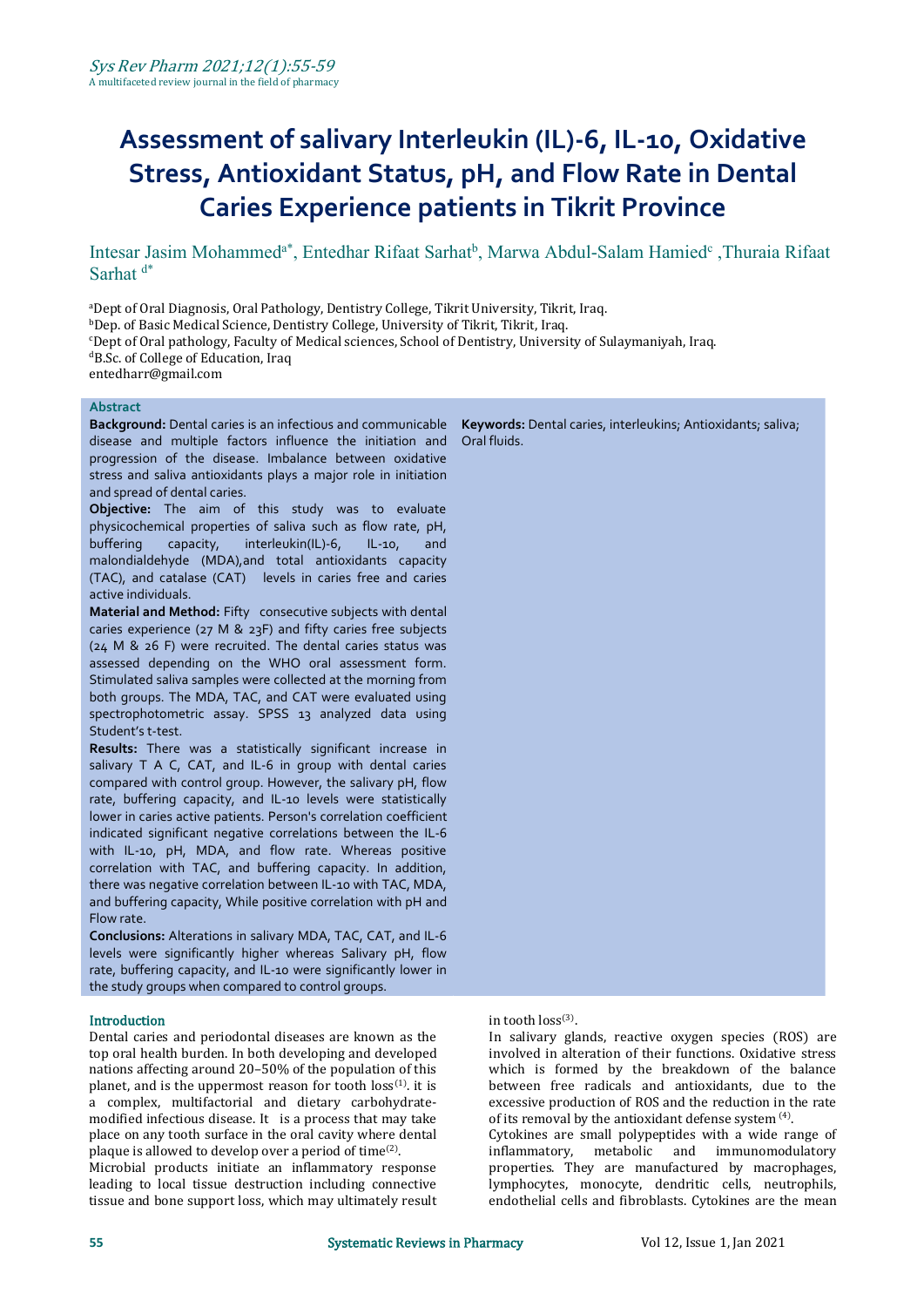## **Assessment of salivary Interleukin (IL)-6, IL-10, Oxidative Stress, Antioxidant Status,**

# **pH, and Flow Rate in DentalCaries Experience patients in Tikrit Province**

of communication between immune and non-immune cells<sup>(5)</sup>. There is different types of cytokines including carrievels words interleukinthat play a critical role in mediating inflammatory processes and tissue homeostasis underlying periodontitis (6-7) .

The inflammatory and immune responses to the bacteria as well as viruses that colonize the periodontal and<br>associated tissues involve the systemic circulation and **Results** associated tissues involve the systemic circulation and ultimately the peripheral systems of the body. Loss of The halance between ROS and antioxidant defense has also balance between ROS and antioxidant defense has also been implicated as an etiologic factor for oral diseases<sup>(8)</sup>. (6.969) . The aim of this study was to analyze the interleukin (IL)- 6, IL-10, oxidative stress, and antioxidant status of saliva

in individuals with dental caries.

# Materials and Methods

# Study Population

The students of college of dentistry/ Tikrit University of all levels was corroborate in this study, which take place, between May 2018 and February 2019.

The study group included 50 (27 M & 23F) with a mean age of 20.46  $\pm$  1.95 year, and control group comprised of 46 (24 M & 26 F) healthy individuals with a mean age of  $21 \pm 1.47$  year.

#### Dental Caries Assessment

The diagnosis of dental caries was recorded according to decayed, missing and filled index (DMFS), which allow recording decay lesion by severity, depending on the WHO oral assessment criteria <sup>(9)</sup>. .

#### Collection of Saliva

Stimulated saliva was collected between 9-11 AM, following the washing of mouth with distilled water for 5 minutes under relaxed conditions and the patients asked to spit un-stimulated saliva for 5 minutes. The salivary sample was centrifuged at 3000 r.p.m. for 10 minutes. Salivary supernatant was stored at (-20<sup>o</sup>C) in polyethylene tubes for subsequent chemical analysis.

Estimating the time of collection of 5mml saliva to obtain the flow rate. The pH of the saliva sample was measured with the help of a single electrode digital pH meter (Ottawa, Canada).

IL-6 and IL-10 were analyzed by Enzyme Linked ImmunoSorbent Assay (ELISA) test using special kits

according to the manufactured instructions. MDA, TAC, CAT levels were measured by spectrophotometric kit. The statistical analysis was performed using statistical software (SPSS version 16). Data are represented as means  $\pm$  SD unless otherwise stated. The significant level considered as P value less than 0.05.

# Results and the second second second second second second second second second second second second second second second second second second second second second second second second second second second second second sec

The results of table (1) indicate the mean of salivary T A  $(48.15 \pm 3.07)$ , MDA  $(1.6730 \pm 0.0798)$ , CAT  $(6.969 \pm 0.763)$ , and IL-6(14 $\pm$ 0.914) levels were significantly higher in subjects with dental caries respectively than in control group (39.38±3.23),  $(0.6400 \pm 0.0877)$ ,  $(2.087 \pm 0.151)$ , and  $(3.071 \pm 0.367)$ respectively.

On other hand. the results showed a significant decrease in salivary buffering capacity (8.760  $\pm$  0.827), pH (5.870  $\pm$  0.400), flow rate(1.120  $\pm$  0.133), IL-10 (1.710  $\pm$  0.313) in subjects with dental caries in comparison with caries free group (11.00  $\pm$ 1.01), (7.260  $\pm$  0.686), (1.530  $\pm$ 0.177),and (2.000  $\pm$  0.146), respectively.

| control groups.                       |                   |
|---------------------------------------|-------------------|
| Study group                           | Control group     |
| <b>Buffering</b><br>$8.760 \pm 0.827$ | $11.00 + 1.01$    |
|                                       |                   |
| $1.120 + 0.133$                       | $1.530 + 0.177$   |
| $48.15 + 3.07$                        | $39.38 + 3.23**$  |
| $1.6730 \pm 0.0798$                   | $0.6400 + 0.0877$ |
| $6.969 \pm 0.763$                     | $2.087 + 0.151$   |
| $14+0.914$                            | $3.071 \pm 0.367$ |
| $1.710 \pm 0.313$                     | $2.000 \pm 0.146$ |
|                                       |                   |

#### Table 1. Physicobiochemical parameters of study and control groups:

### Correlation within Parameters

The results revealed that there was negative correlation between IL-6 with IL-10 (-0.058), pH (-0.010), MDA (- 0.444), and flow rate (-0.314), whereas positive correlation with TAC (0.197), and, buffering capacity (0.115).

In addition, there was negative correlation between IL-10 with TAC  $(-0.296)$ , MDA  $(-0.396)$ , buffering capacity  $(-0.296)$ 0.359), While positive correlation with pH (0.166), Flow rate (0.101).

Fig. 1. Correlation between IL-6 and IL-10 in subjects with dental caries.

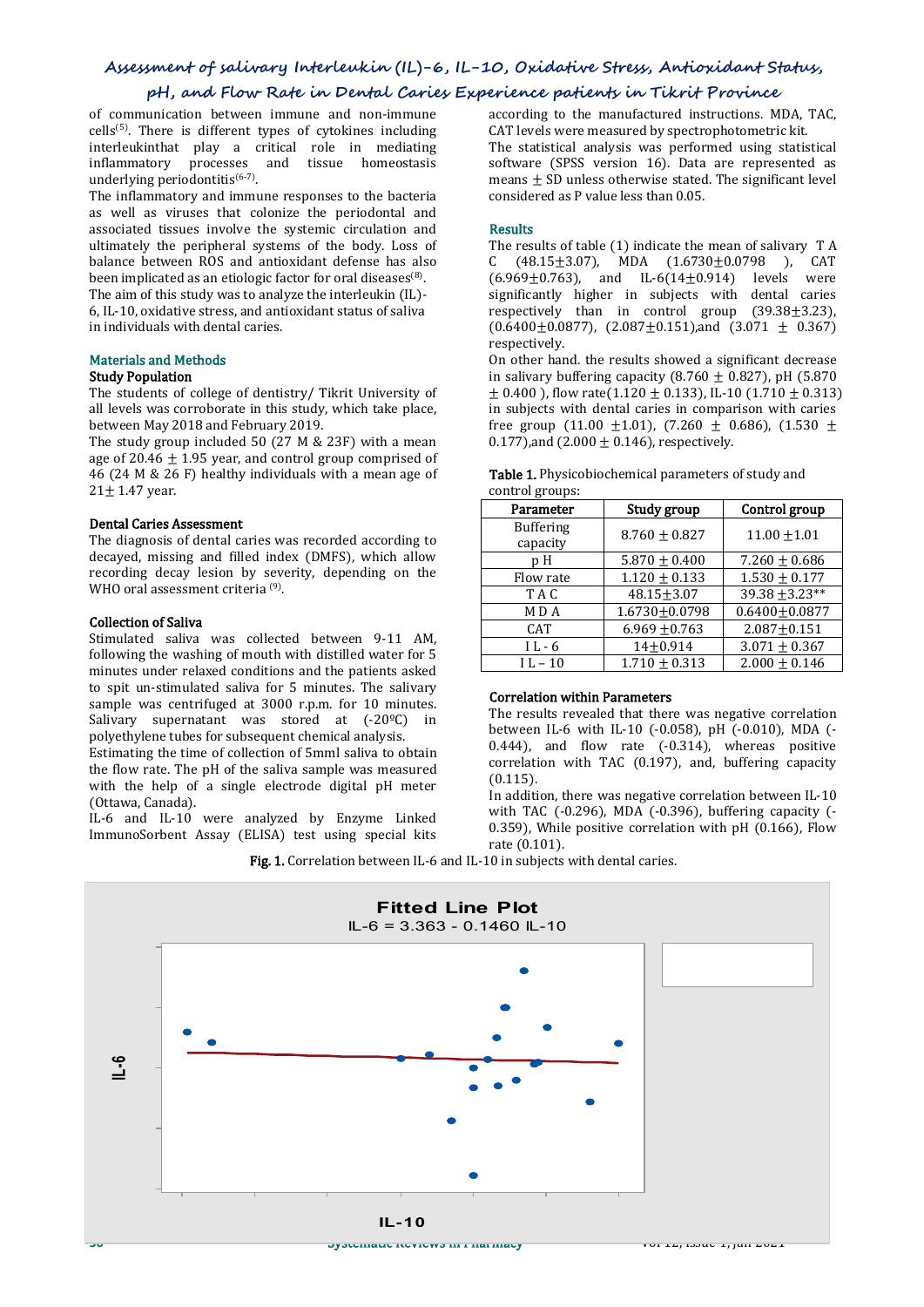# **Assessment of salivary Interleukin (IL)-6, IL-10, Oxidative Stress, Antioxidant Status, pH, and Flow Rate in DentalCaries Experience patients in Tikrit Province**



Fig. 2. Correlation between TAC and IL-10 in subjects with dental caries



Fig. 3. Correlation between MDA and IL-10 in subjects with dental caries Fig. 4. Correlation between pH and IL-10 in subjects with dental caries

# Discussion

Human saliva is a biological fluid with myriad of biological functions important for the maintenance of oral and general health, it is considered as the gold standard in biochemical assays and analysis<sup> $(10,11)$ </sup>. Similarly, saliva  $\qquad \qquad$  local pH to b was used as the diagnostic fluid for IL-6, IL-10, MDA, TAC, and CAT estimation in this study.

Perfluoroalkyl acids (PFAAs) may interfere with hormones that affect salivary gland function, which in turn alters salivary rate in the oral cavity. The quantity and quality of saliva in the mouth is an important factor associated with caries incidence, and the endocrine disrupting properties of PFAA may have altered the the immune inductioning of salivary glands<sup>(12)</sup>. haematopoiesis. functioning of salivary glands<sup>(12)</sup>. .

It was observed in the present study that the Buffering capacity, pH, and Flow rate level in saliva decreased with caries activity. Decreased salivation leads to dryness in the mouth and poor oral clearance, thereby facilitating caries formation.

The decrease in Buffering capacity, pH, and Flow rate could be explained by the fact that the cariogenic bacteria such as Streptococcus mutans, Streptococcus sobrinus, and lactobacilli produce acids following an individual's sugar consumption<sup>(11)</sup>.These acids, mainly lactic acid, diffuse through the dental calcified tissues and drop the local pH to below 5.5, which in turn leads to a dissolution of the mineral crystals and cause caries initiation in enamel  $(14)$ , Also the proteins have some effect on the buffer capacity at acidic pH values below 5.

IL-6 Interleukin-6 (IL-6) is a multifunctional inflammatory cytokine that is secreted by immune cells, adipose tissues and muscles that plays an important role in the response to environmental stress which regulates<br>the immune reactivity also has functioning in the immune reactivity also has functioning in haematopoiesis, bone metabolism, and tissue regeneration (15) . The results of current study revealed that the concentration of salivary IL-6 among study group was higher than that among control group. The Explanation for this result could be that the IL-6, can be produced not only by activated macrophages /monocytes, but also by fibroblasts and activated endothelial cells in inflamed tissue via proteases, osteoclasts, and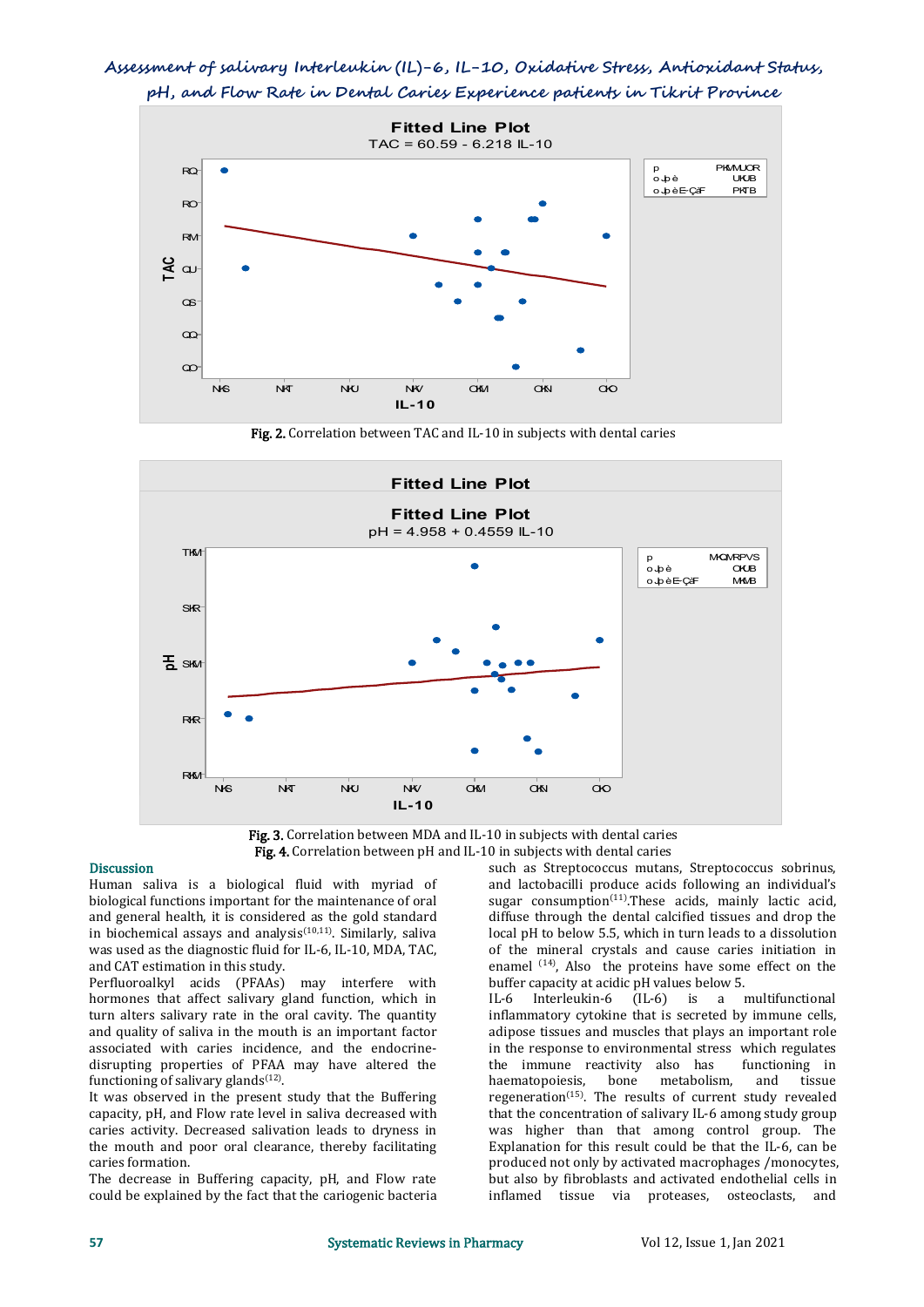# **Assessment of salivary Interleukin (IL)-6, IL-10, Oxidative Stress, Antioxidant Status,**

# **pH, and Flow Rate in DentalCaries Experience patients in Tikrit Province**

methylation changes<sup>(16)</sup>.

. Our results confirm those of Gabay *et al*  $(17)$ , which showed that Higher levels of TNF-a and IL-6 in dental caries patients lead to alower number of osteoblasts and fibroblasts, and they support the demineralization of teeth and development of the dental caries process , IL-6, with other factors, causes the resorption of bones and stimulates the synthesis of chemocines.

IL-10 is a pleiotropic cytokine known for its immunosuppressive properties. It has a dual role; it plays a major role in suppressing immune and inflammatory responses as well as B cell activation<sup>(18)</sup>, it can restore  $\qquad \qquad$  1. Bali A, Si balance by inhibiting synthesis of pro-inflammatory cytokines (IL-1, IL-6, TNF-alpha) and stimulating protective antibody production. For this reason, IL-10 gene polymorphism might contribute to periodontitis development<sup>(19)</sup>. .

In present study, the dental caries experienced group had a higher level of IL-10 compared to caries free group, this may due to the severity of the inflammatory process going on. Contrary to our results, Fine, et al.  $(20)$  found in their study that dental caries was not significantly correlated with salivary or serum concentration of IL-10.

MDA is a reactive aldehyde and is one of the many reactive electrophile species that cause toxic stress in cells (21) .Oxidative stress, a pathophysiologic imbalance between the generation of reactive oxygen/nitrogen species and the capacity of cells to neutralize them by the 5. Wadee S A, Sarhat E R, Najim R S. Effect of Moringa<br>oleifera Extract on Serum Glucose and Interleukin-1. antioxidant defence $(^{22)}$ . .

The level of salivary MDA which considered one of the final products of lipid peroxidation is higher in patients with dental caries experience than control group, due to the direct impact on the basic mechanisms of signal response and transduction, which leads to an increased growth and differentiation of cariogenic bacteria and their increased potency<sup>(23,24)</sup>. In consistence with our **Mending** findings [Rai](https://www.frontiersin.org/articles/10.3389/fcimb.2015.00073/full) et al.,  $(25)$  demonstrated that salivary MDA levels in dental caries experience groups was elevate significantly compared with their levels in the control group. Interestingly, in another study found no difference between patients and controls in salivary MDA <sup>(26)</sup>. The chronic per . Salivary antioxidant system was found to reduce the susceptibility to dental caries.

The specific role of antioxidants is to neutralize rampaging free radical and thus reducing its capacity to damage. They act as radical scavenger, hydrogen donor, electron donor, peroxide decomposer, singlet oxygen quencher, and synergist. Large numbers of free radicals are produced during the process of dental decay. The numbers of free radicals vary directly with the degree of activity of the caries  $^{(27)}$ . Catalase protects cells from Sangeetha G B, Arun X hydrogen peroxide generated within them. Even though CAT is not essential for some cell types under normal conditions, it plays an vital role in the acquisition of tolerance to oxidative stress as an adaptive response of  $cells. H<sub>2</sub>O<sub>2</sub>$  is enzymatically catabolized in aerobic organisms by CAT and several peroxidases<sup>(28)</sup>. .

Total antioxidant capacity, is an indicator of oxidative stress, reflecting the redox balance between oxidation and antioxidation (29) .Similar results were obtained in our previous study where we had compared the total<br>antioxidant capacity levels in caries-free and antioxidant capacity levels in caries-free caries-active groups.  $^{(30)}$ , who concluded that this TAC  $BMJ\,Open\,20$ elevation can be related to more oxidative stress due to caries in study group than control group. As well as TAC may be increase with increasing salivary protein level because salivary proteins interfere with bacterial

colonization when bacterial load were elevated (31) .

#### **Conclusions**

Within the limitations of this longitudinal study, it can be suggested that there is alterations in salivary MDA, TAC, CAT, and IL-6 levels, were significantly higher whereas Salivary pH, flow rate, buffering capacity, and IL-10 were significantly lower in the study groups when compared to control groups.

# References

- 1. Bali A, Singh R, Singh A. Assessment of interleukin- 6 level in children with Dental Caries. J Adv Med Dent Scie Res. 2019; 7(4): 42-44.
- 2. Haque M, Sartelli M, Haque S Z. Dental Infection and Resistance—Global Health Consequences. Dent. J. 2019; 7(22): 1-19
- 3. Chatzopoulos, Georgios, Doufexi, Aikaterini-Ellisavet, Wolff, Larry, Kouvatsi, Anastasia. Interleukin-6 and interleukin-10 gene polymorphisms and the risk of further periodontal disease progression. Brazilian Oral Research. 2018; 32:11.
- 4. Sarhat E R, Wadi S A, Mutaz S A, Mustafa S N, Sarhat T R. Evaluation of Serum Malondialdehyde, Glutathione peroxidase, Superoxide dismutase, and Catalase levels in Hormonal Contraceptives. Tikrit Medical Journal. 2018; 24 (1) :10-20.
- 5. Wadee S A, Sarhat E R, Najim R S. Effect of Moringa Interleukin-2, and Tumor Necrosis Factor  $\alpha$  in Streptozotocin-Induced Diabetic Rats. Tikrit Medical Journal. 2018; 24 (1): 61- 68.
- 6. Entedhar R. Sarhat, Zubaidah N. M Albarzanji, and Chateen I. Ali Pambuk. Estimation of Some Interleukins in Cerebrospinal Fluid in Children with Meningitis. Biomedical & Pharmacology Journal, 2019; 12(4):2151-2155.
- 7. Sarhat ER, Rmaid ZJ, Jabir TH (2020) Changes of salivary interleukine17, Apelin, Omentin and Vaspin levels in normal subjects and diabetic patients with chronic periodontitis, Ann Trop Med & Pub Health; 23: S404.
- 8. Sharma MD, Nahar P, Singh MP, Bhuvaneshwari S, Goel S, Mathur H. Saliva as a diagnostic tool for evaluating oxidative stress in periodontitis and its correlation with tobacco habits: A cross sectional study. J Indian Acad Oral Med Radiol. 2018; 30:361-6.
- 9. World Health Organization (1997) Oral health surveys: basic methods. 4th ed. Geneva.
- 10. Menon MM, Balagopal R V, Sajitha K, Parvathy K, Sangeetha G B, Arun X M, Sureshkumar J. Evaluation of salivary interleukin-6 in children with early childhood caries after treatment. Contemp Clin Dent. 2016; 7:198-202
- 11. Sarhat ER, Mohammed I J, Hamad A I. Biochemistry of Serum and Saliva in Obese Individuals with Periodontitis: Case- control study. JODR. 2017; 4(1): 2-10.
- 12. Puttige, Ramesh N, Arora M, Braun JM. Cross-sectional study of the association between serum perfluorinated alkyl acid concentrations and dental caries among US adolescents (NHANES 1999–2012). BMJ Open 2019;9: e024189.
- 13. Loesche W.J. Role of Streptococcus mutants in human dental. decay. Microbiological Reviews.1986; 50(1): 353–380.
- 14. Banda NR, Singh G, Markam V. Evaluation of total